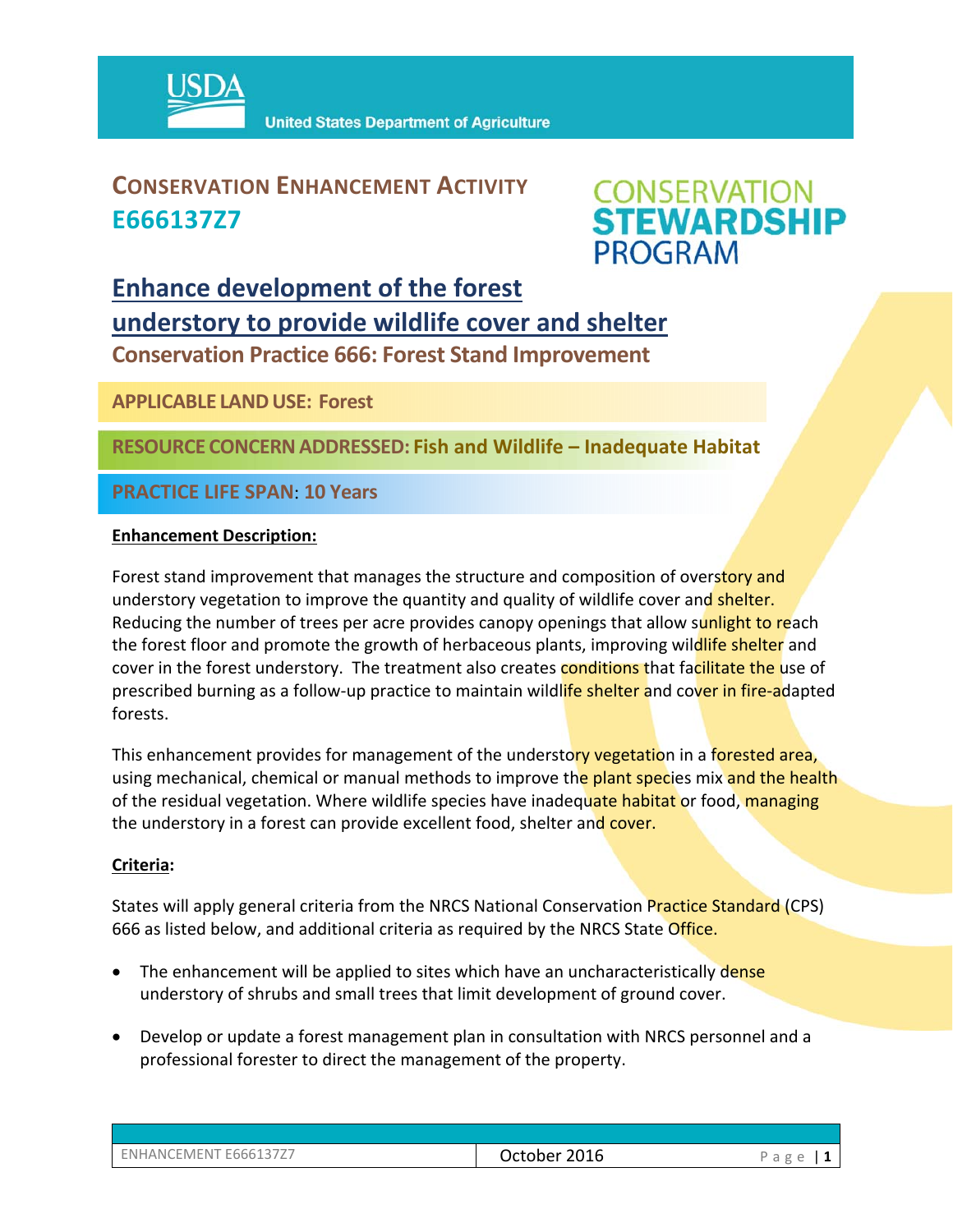**United States Department of Agriculture** 

 Describe the current and desired future condition of each stand that will be treated. Include the species, cover type, and size‐class distribution. Stocking will be described in terms of crop trees per acre, basal area per acre, trees per acre, between‐tree spacing, or by any



other appropriate and professionally accepted density or stocking protocol.

- Identify and retain preferred tree and understory species to achieve all planned purposes and landowner objectives.
- Use available guidelines for species and species groups to determine spacing, density, sizeclass distribution, number of trees, and amount of understory species to be retained. Schedule treatments to avoid overstocked conditions using approved silvicultural/stocking guides.
- Vegetation may be treated by chemical methods such as spraying or single stem treatments, or mechanical methods like a heavy duty brush cutter or similar equipment. Refer to criteria in NRCS Conservation Practice Standard (CPS) Integrated Pest Management (Code 595).
- Time tree felling to avoid buildup of insect or disease populations.
- Implement forest stand improvement activities in ways that avoid or minimize soil erosion, compaction, rutting, and damage to remaining vegetation, and that maintain hydrologic conditions. Protect site resources by selecting the method, felling direction and timing of tree felling, and heavy equipment operation. For temporary access use NRCS CPS Forest Trails and Landings (Code 655), to protect soil and site resources from vehicle impacts.
- Where slash and debris will be generated, use NRCS CPS Woody Residue Treatment (Code 384) to appropriately treat slash and debris, as necessary, to assure that it will not present an unacceptable fire, safety, environmental, or pest hazard. Remaining woody material will be placed so that it does not interfere with the intended purpose or other management activities. Do not burn vegetative residues except where fire hazard or threats from diseases and insects are of concern or when other management objectives are best achieved through burning. When slash and other debris will be burned onsite use NRCS CPS Prescribed Burning (Code 338).
- The acres planned must have an "acceptable growing stock" level of at least the B line on an appropriate stocking chart.
- *This enhancement requires implementation of the following activities (a through d) in the area where the enhancement applies.*

| ENHANCEMENT E666137Z7 | October 2016 | Page |
|-----------------------|--------------|------|